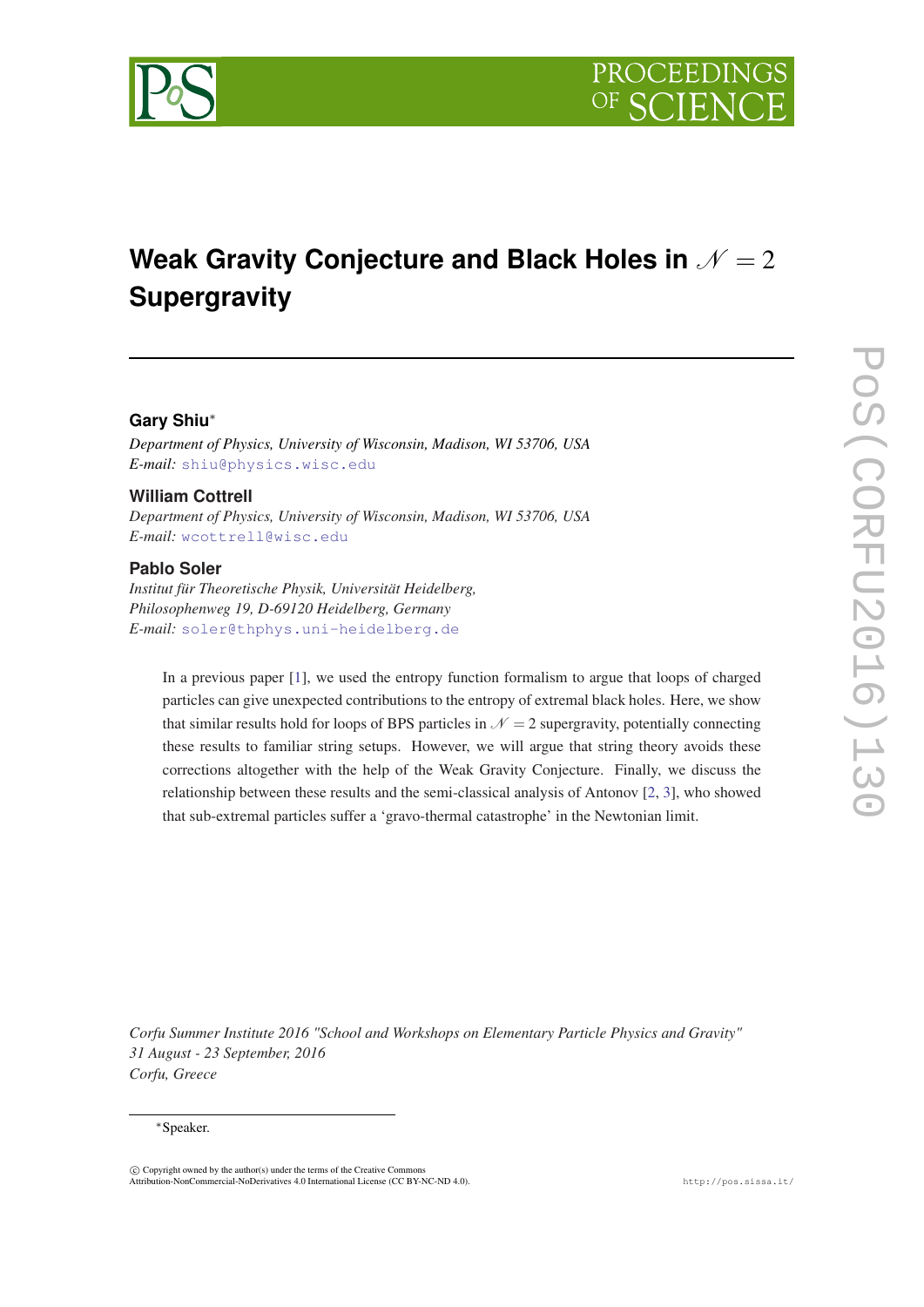# 1. Introduction

String theory is widely believed to provide a consistent theory of quantum gravity. Nonetheless, it has proven difficult to develop a convenient off-shell formulation, thus leaving many important problems intractable with current technology. For instance, despite the phenomenal progress in understanding various dualities amongst supersymmetric theories, we still have no definitive understanding of the dynamics governing the early universe, nor how vacuum selection within the string landscape is achieved. Even finding controlled, semi-realistic models of supersymmetry breaking in a fully string theoretical setting has proven rather difficult.

In practice, when confronting these problems, one almost always works within the framework of effective field theory, assuming that only a few important degrees of freedom are relevant. Unfortunately, in some cases, and especially in cosmology, such assumptions are questionable. Furthermore, current technology does not allow us to derive the desired effective theory from first principles. Instead, model builders must argue that in the vast landscape of string theory there must be at least some corner where the properties that one is after may be found. However, proceeding too far down this route is tantamount to forgetting about the constraints coming from string theory altogether. There is simply no guarantee that an arbitrary low-energy model *must* have a consistent ultra-violet completion within string theory.

Given this situation, it is highly desirable to have tools that allow us to distinguish between theories which possibly permit an embedding in string theory and those which definitely do not. The set of theories which do not admit a UV embedding has been dubbed the 'swampland' [\[4\]](#page-13-0) and the attempt to map out its bounds has become an active area of research in recent years [[5](#page-13-0), [6](#page-14-0), [7](#page-14-0), [8](#page-14-0), [9,](#page-14-0) [10](#page-14-0)]. Equally active, has been the endeavor to draw model independent lessons from the criteria of UV completability, especially in applications to cosmology [[11,](#page-14-0) [12](#page-14-0), [13,](#page-14-0) [14,](#page-14-0) [15](#page-14-0), [16,](#page-14-0) [17,](#page-14-0) [18](#page-14-0), [19\]](#page-14-0).

Several loosely related criteria for UV completability have been presented in the literature [[5](#page-13-0), [6](#page-14-0)]. To summarize, the criteria that are relevant for us, we have:

- No global symmetries are allowed.
- The spectrum of electric and magnetic charges forms a complete set, consistent with Dirac quantization.
- Gravity is the weakest force.
- The low energy effective field theory containing a  $U(1)$  gauge theory of charge g should have a cutoff at a scale  $\Lambda \sim gM_P$ .

There are two main sources of motivation for these conjectures. One is purely empirical; all known solutions in string theory seem to satisfy the conjectures above. For example, the lack of dimensionless parameters is a well-known property of string theory, while the lack of global symmetries is strongly suggested by simple world-sheet arguments [[33\]](#page-15-0).

While the evidence offered by stringy examples is certainly compelling, such arguments do not leave one with any sense of *why* these conjectures ought to be true. Moreover, while the swampland conjectures may be strongly motivated in string theory, this still falls short of motivating a UV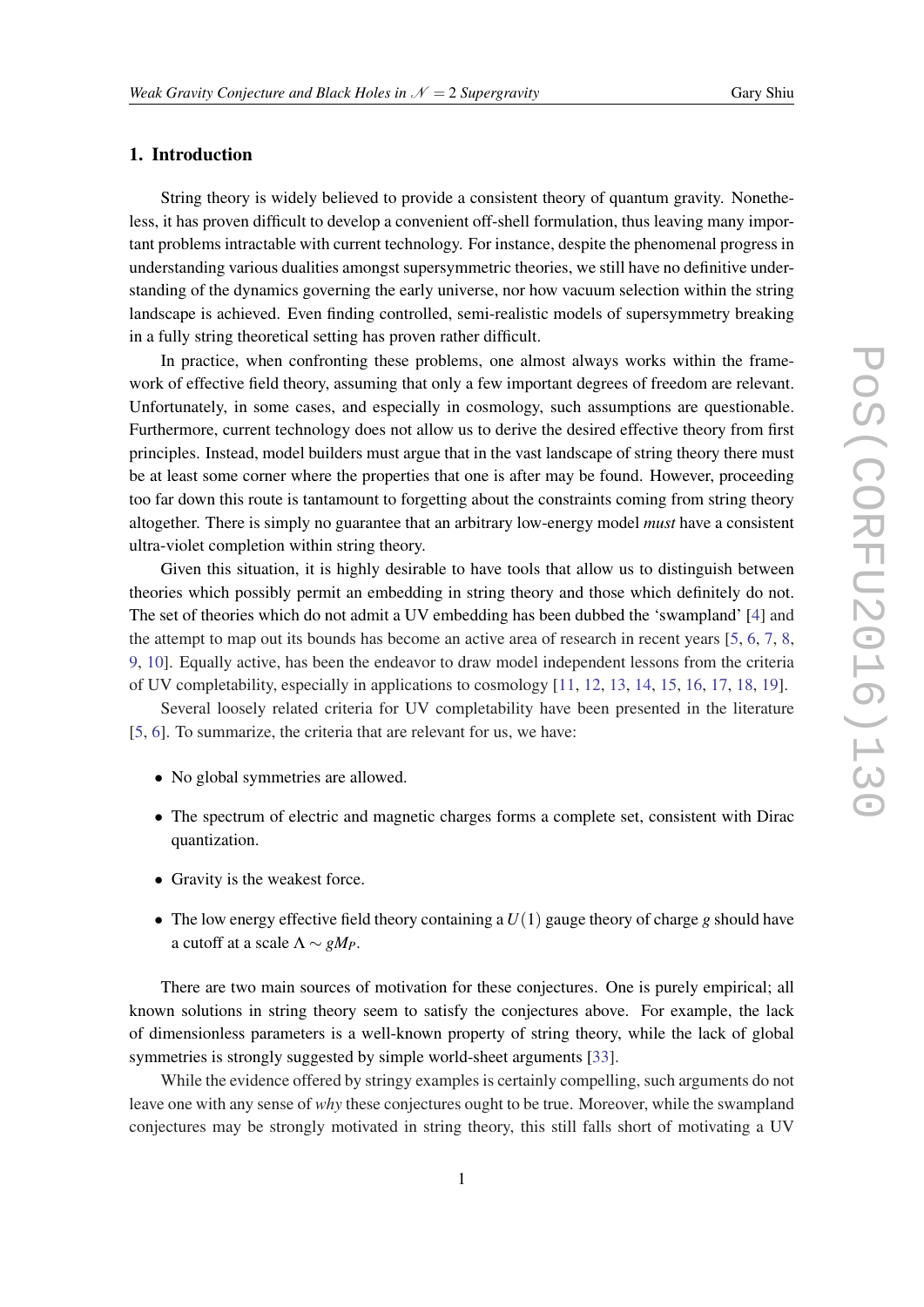completability criteria in general. It is thus useful to seek a rational for completability via another means.

A very natural place to seek such a rational is in terms of entropy bounds, such as the Covariant Entropy Bound [[20\]](#page-14-0). To see this, let us consider Einstein-Maxwell theory with a single particle of mass  $m \neq 0$  and charge *q*. Notice that if  $q = 0$  then the particle number becomes a global charge in violation of the second conjecture above. Now, consider a collection of *N* such particles at fixed binding energy  $E < 0$  and in the Newtonian limit. A classical result of Antonov<sup>1</sup> [[2](#page-13-0), [3](#page-13-0)] shows that semi-classically, the microcanonical entropy of this system is unbounded for sufficiently large |*E*|. This phenomenon goes by the name of 'gravo-thermal catastrophe'. Here, we have seen that the presence of a global charge and the catastrophe are related - at least in the Newtonian limit<sup>2</sup>.

We can make a stronger statement if we allow the charge to be non-zero. Again going to the semi-classical Newtonian limit, one finds that there are divergences in the microcanonical entropy whenever  $\Delta m^2 \equiv m^2 - 2q^2 M_P^2 > 0$ . However, the catastrophe is avoided if we adopt the hypothesis that 'gravity is the weakest force', whose precise statement in this context is just  $\Delta m^2 < 0$ . Thus, the Weak Gravity Conjecture (WGC) seems to effectively protect against an entropic runaway.

A divergence in the entropy, if real, would undermine the consistency of the theory. For instance, one would have to worry about spontaneous creation of high-entropy bound states in almost any process. However, the semi-classical, Newtonian analysis of [[2](#page-13-0), [3\]](#page-13-0) leaves much to be desired. Ideally, we would like to re-do the entropy calculation including general relativity and quantum theory. Unfortunately, the conjecture we are investigating says precisely that there is no consistent framework with which to do this calculation when ∆*m* <sup>2</sup> > 0. Even if a consistent framework were available, it is evident that an actual calculation of the microcanonical entropy would be hindered by the presence of horizons.

Given such an impasse, we are forced to temper our ambitions somewhat and seek other probes of the breakdown of EFT. It is therefore interesting to consider Reissner-Nordstrom black holes representing bound states of charged particles and to calculate the *horizon entanglement entropy*. A priori, there is no reason to expect that the entanglement entropy of these black holes should equal the microcanonical entropy that we are really after. Although the equivalence may be shown under some mild assumptions regarding the asymptotics [\[26](#page-14-0)], the maximal extension of a Reissner-Nordstrom black hole is not sufficiently well-behaved for these results to apply. We should therefore view entanglement entropy as an independent probe of the health of an effective field theory, though not as strong as the one we would like.

In order to compute the entanglement entropy we utilize the 'entropy function formalism' of Sen and collaborators [\[30](#page-15-0)]. The basic idea is as follows. The Wald entropy [\[31](#page-15-0)] provides a systematic means for computing the entropy of a horizon given an arbitrary local lagrangian. The formalism of Sen et al then instructs us to apply the Wald entropy formula to the quantum corrected 1PI effective action. This action is no longer local and so it is not immediately obvious how Wald's formula should be applied. However, assuming the near horizon geometry approaches  $AdS_2 \times X$ and that the background fields approach constants, one can rewrite Wald's formula in terms of a

<sup>&</sup>lt;sup>1</sup>The proof requires that the number of particles be conserved, and therefore does not apply to neutrons or neutrinos which are not expected to carry a protected quantum number.

<sup>&</sup>lt;sup>2</sup>We see no reason why deforming from the Newtonian theory to general relativity should cause a large decrease in the microcanonical entropy, but we have not rigorously excluded this possibility.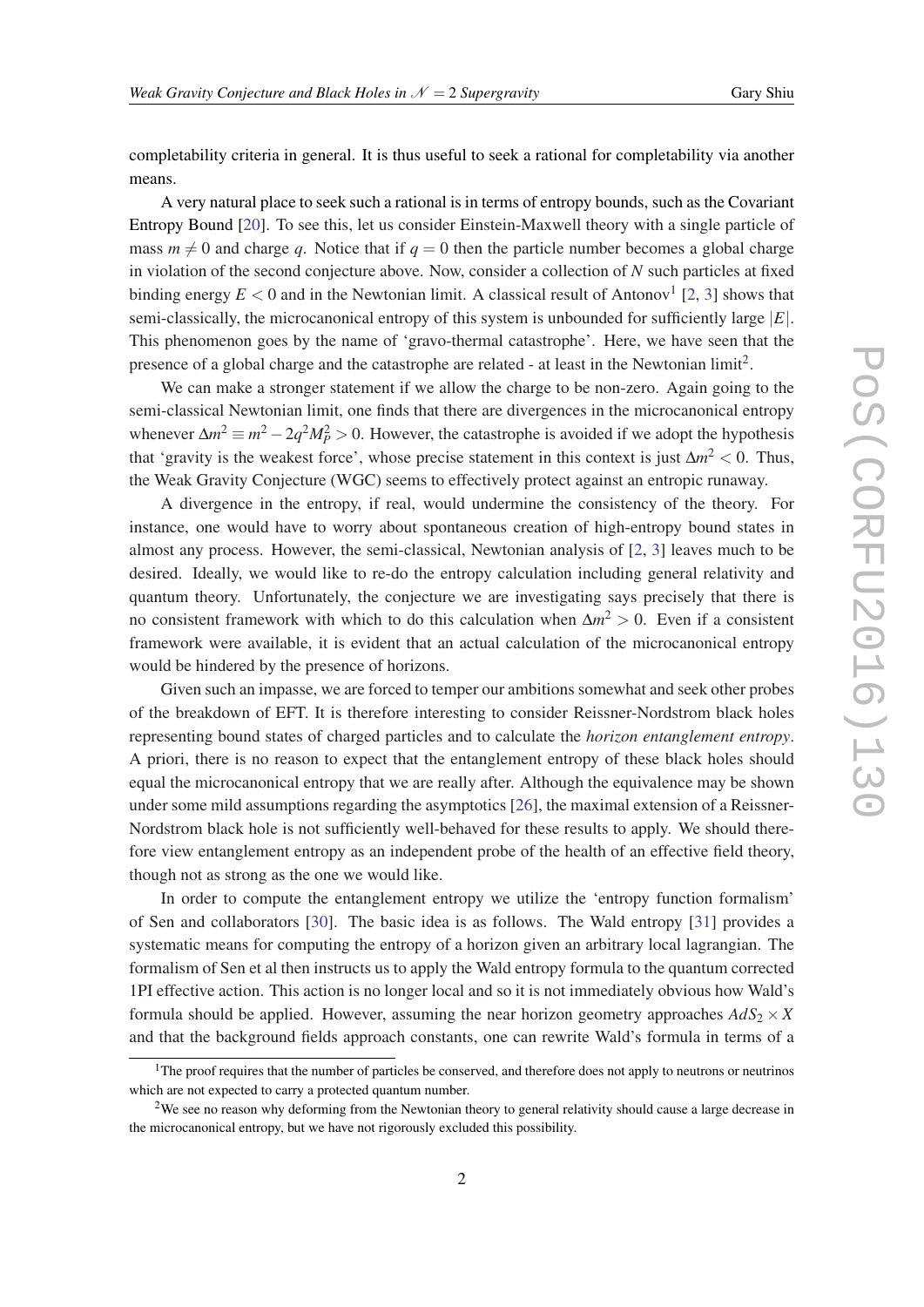legendre transform of the near-horizon lagrangian density. This formula may then be extended to non-local lagrangians and thus applied to the 1PI effective action.

The goal of the current note is to describe how the presence of elementary<sup>3</sup> charged particles affects the entanglement entropy of extremal black holes in  $\mathcal{N} = 2$  supergravity. Our basic technical result is that, for black holes whose curvature (inverse radius) lies between the WGC cutoff and the Planck scale, integrating out charged matter multiplets leads to unexpected corrections. For larger black holes we note that there is a pole in the fermionic spectral density which inevitably leads to even more dramatic modifications, hard to reconcile with the classical geometry. Our previous paper [[1](#page-13-0)] established similar results for  $\mathcal{N} = 0,1$  quantum fields in an extremal Reissner-Nordstrom background with minimal couplings. However, one might worry that the problematic one-loop corrections arise due to the low degree of supersymmetry or due to our failure to incorporate the non-minimal couplings present in supergravity (SUGRA). To address this concern, here we demonstrate that even in the context of 4*d*,  $\mathcal{N} = 2$  supergravity, BPS hypermultiplets can induce large corrections on the background geometry unless the WGC cutoff is applied.

This raises a number of questions as to the proper interpretation of these results. Intuitively, one does not expect that loops of very massive particles should drastically alter the background geometry of macroscopic black holes. However, extremal black holes are somewhat special [\[32](#page-15-0)] and perhaps should be thought of as elementary quantum particles in their own right. Moreover, as we will see, charged extremal particles can be effectively massless in the background of an extremal black hole, opening the door for large corrections. On the other hand, there are many results regarding the entropy of supersymmetric ( $N \ge 2$ ) black holes in string theory which must constrain our interpretation. As we discuss further in the Section [4,](#page-12-0) the resolution of the conifold singularity [\[25](#page-14-0)] hints that loops of extremal particles should not be considered to begin with! This dovetails nicely with the so-called 'magnetic Weak Gravity Conjecture', which is just the statement that the UV cutoff should be at the scale of extremal particles<sup>4</sup>. In other words, the evidence suggest that in any UV complete theory of quantum gravity, extremal particles cannot be elementary, rather, they must be a solitons.

The plan of this note is as follows. In Section 2 we review the entropy function formalism and use this to compute the entanglement entropy for a theory with minimally coupled particles. We also show how these results may be extended to a theory with multiple  $U(1)$ 's and dyonic charges. Next, in Section [3](#page-9-0) we extend this to supergravity theories with non-minimal couplings using the results of [\[22](#page-14-0)]. We also describe briefly how to compute the corrections in the general  $\mathcal{N} = 2$ supergravity background starting from the prepotential. Finally, we offer some concluding remarks in Section [4](#page-12-0).

# 2. Loop Calculations

## 2.1 Classical entropy function

Let us begin by considering an Einstein-Maxwell theory containing a single charged particle, which may be either a boson or fermion. We will think of this as an effective theory regulated by

 $3$ By 'elementary' we essentially mean the the particle is below the cutoff and may run in loops.

<sup>&</sup>lt;sup>4</sup>We are defining the extremal bound in terms of the limit  $M/Q$ , as  $Q \rightarrow \infty$  in the limit of large charge.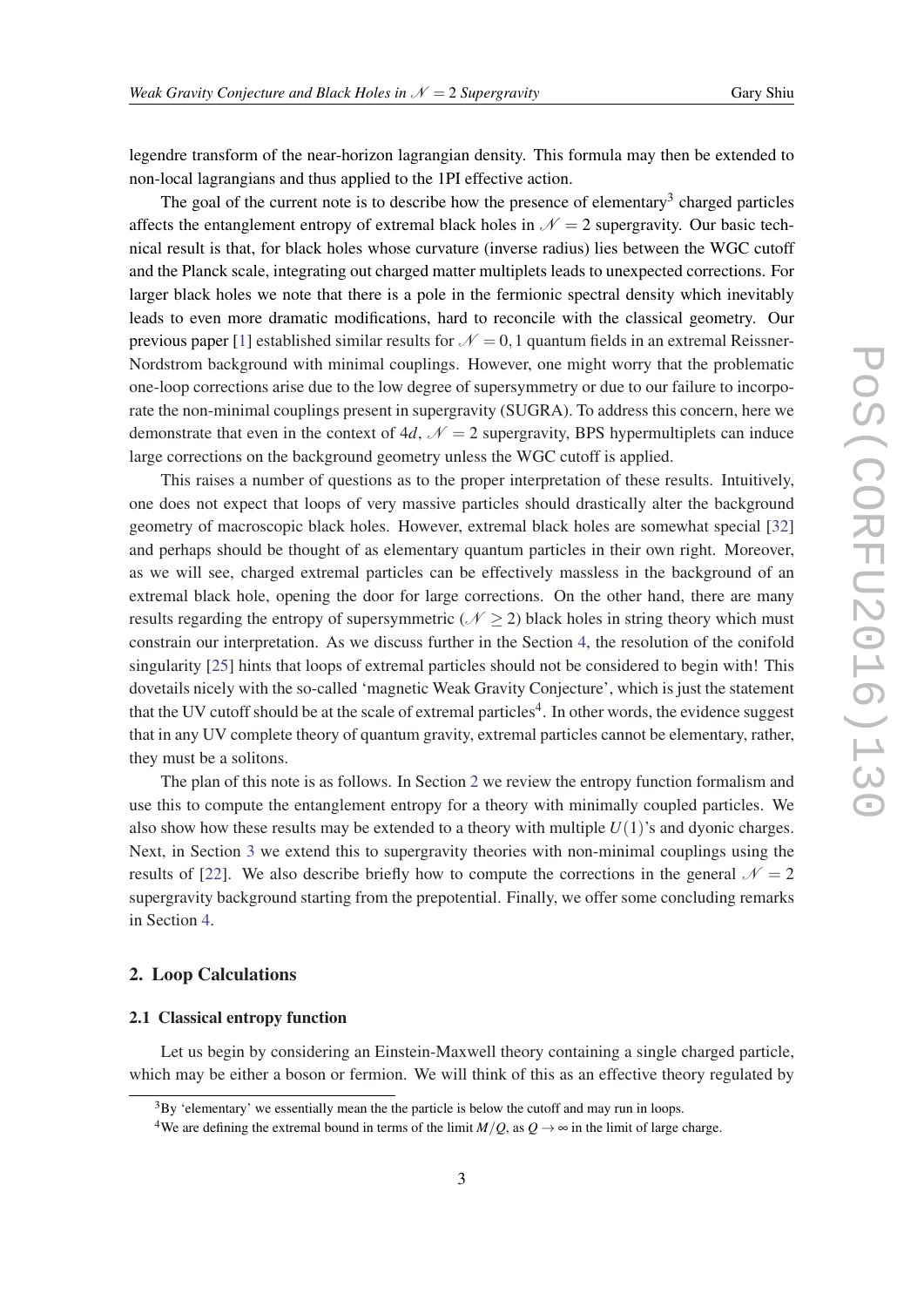<span id="page-4-0"></span>a short distance cutoff  $\varepsilon$ . For the time being we will not ask where such a theory could have come from. For the time being, we will not make any assumptions about the relationship between  $\varepsilon$  and *MP*.

In our conventions, the action is:

$$
\mathcal{S} = \int d^4x \sqrt{-g} \left( \mathcal{L}_{GR+EM}^{(0)} + \mathcal{L}_{matter} \right)
$$
  

$$
\mathcal{L}_{GR+EM}^{(0)} = \frac{M_P^2}{2} \mathcal{R} - \frac{1}{4} F_{\mu\nu} F^{\mu\nu}
$$
  

$$
\mathcal{L}_{matter} = \begin{cases} \mathcal{L}_{scalar} = -(D_\mu \phi)^* D^\mu \phi - m^2 |\phi|^2, \\ \mathcal{L}_{fermion} = \overline{\psi} (\not{p} - m) \psi, \end{cases}
$$
 (2.1)

Classically, this theory admits Reissner-Nordstrom black hole solutions and our task is now to determine how these are modified in the quantum theory. To do this, we will compute the 1PI action obtained by integrating out the the particles using the heat-kernel formalism [\[23](#page-14-0)]. We are particularly interested in how black holes in this 1-loop corrected theory depend upon the parameters *q* and *m*.

It is a useful observation that regardless of the detailed form of the corrections, the nearhorizon geometry is described by  $AdS_2 \times S^2$ , which we write as:

$$
ds^2 \equiv g_{\mu\nu} dx^{\mu} dx^{\nu} = a^2 \left( -r^2 dt^2 + \frac{dr^2}{r^2} \right) + b^2 \left( d\theta^2 + \sin^2 \theta d\phi^2 \right)
$$
\n
$$
F = E dt \wedge dr \tag{2.2}
$$

Here *a* and *b* parameterize the radii of  $AdS_2$  and  $S^2$ , respectively, and *E* represents the electric field sourced by the black hole. In terms of this parameterization, the Wald entropy is now given by [\[30](#page-15-0)] minimizing the entropy functional,  $\mathscr{E}$ , defined by:

$$
\mathcal{E}(Q;E,a,b) = 2\pi \left[QE - 4\pi a^2 b^2 \mathcal{L}_{GR+EM}(E,a,b)\right],\tag{2.3}
$$

with  $\mathcal{L}_{GR+EM}$  evaluated on the near-horizon geometry (2.2). More precisely, the entropy of a black hole of electric charge *Q* is given by  $S(Q) = \min_{a,b,E} \mathcal{E}$ .

At tree level the entropy is straightforward to compute. First, the lagrangian density is computed on the background (2.2). One finds:

$$
\mathcal{L}_{GR+EM}^{(0)} = M_P^2 \left( \frac{1}{b^2} - \frac{1}{a^2} \right) + \frac{E^2}{2a^4}
$$
 (2.4)

Plugging this into the expression for  $\mathscr E$  and minimizing we immediately get the equations:

$$
E_0 = \frac{Q}{4\pi}
$$
  
\n
$$
a_0^2 = b_0^2 = \frac{Q^2}{32\pi^2 M_P^2}
$$
\n(2.5)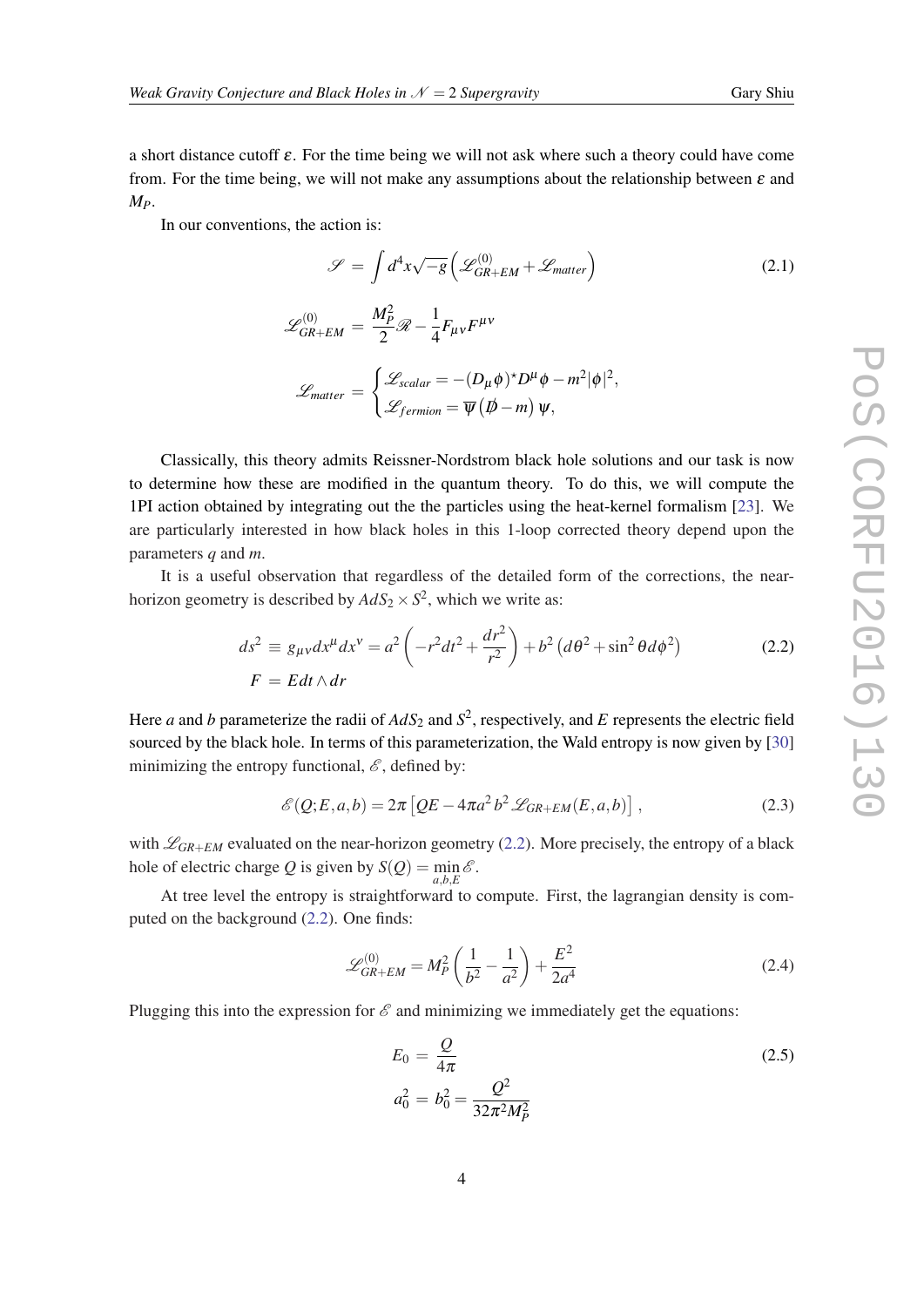<span id="page-5-0"></span>For the sake of reference, the ADM mass of the full solution is also known to be  $M =$ √ 2*QMP*. Finally, plugging this solution back in to [\(2.3\)](#page-4-0) we find the expected Beckenstein-Hawking formula:

$$
S^{(0)} = \frac{Q^2}{4} = \frac{A}{4G_N}
$$
 (2.6)

#### 2.2 One-Loop Correction

We now wish to repeat this procedure with the 1-loop corrections induced by the matter fields included. In general, these corrections may be calculated using the heat kernel formalism, as explained in [\[27](#page-15-0)]. To summarize, one first computes the heat kernel,  $K(x, y; s)$ , defined by:

$$
(\partial_s - D)K(x, y; s) = 0 \qquad K(x, y; 0) = \delta^4(x - y) \tag{2.7}
$$

where  $D$  is a generalized laplacian containing the kinetic and mass terms of the field being integrated out. Once this is known, the one loop correction is:

$$
\mathscr{L}^{(1)} = \frac{1}{2} \int_{\varepsilon^2}^{\infty} \frac{ds}{s} K(s) \tag{2.8}
$$

and the net effective action is:

$$
\mathcal{L} = \mathcal{L}^{(0)} + \mathcal{L}^{(1)} + \mathcal{L}_{ct}
$$
\n(2.9)

where  $\mathcal{L}_c$  is the counterterm lagrangian. The notation  $K(s)$  is shorthand for  $K(x, x; s)$  which is independent of *x* in the near-horizon geometry. In the present case, the geometry is the product space  $AdS_2 \times S^2$  and so the heat kernel factorizes into  $K = K_{AdS_2} \times K_{S^2}$ . This fact allows one to compute the heat kernel using the techniques of [[28](#page-15-0), [29,](#page-15-0) [27\]](#page-15-0). The total *K* is just the sum of the result for the different matter fields considered. The results are as follows:

## Charged Scalar

$$
K_s(s) = \frac{e^{-s\Delta m^2}}{4\pi^2 a^2 b^2} \sum_{l=0}^{\infty} (2l+1) \int_0^{\infty} d\lambda \lambda \rho_s(\lambda) e^{-s\left[ (\lambda^2 + \frac{1}{4})/a^2 + l(l+1)/b^2 \right]}
$$
\n
$$
\rho_s(\lambda) = \frac{\sinh(2\pi\lambda)}{\cosh(2\pi\lambda) + \cosh(2\pi qE)}
$$
\n(2.10)

# Chiral Fermion

$$
K_f(s) = \frac{e^{-s\Delta m^2}}{4\pi^2 a^2 b^2} \sum_{l=0}^{\infty} (2l+2) \int_0^{\infty} d\lambda \lambda \rho_f(\lambda) e^{-s[\lambda^2/a^2 + (l+1)^2/b^2]} \tag{2.11}
$$
  

$$
\rho_f(\lambda) = \frac{\sinh(2\pi\lambda)}{\cosh(2\pi qE) - \cosh(2\pi\lambda)}
$$

where we have defined:

$$
\Delta m^2 = m^2 - \frac{q^2 E^2}{a^2}
$$
\n
$$
\rightarrow m^2 - 2q^2 M_P^2
$$
\n(2.12)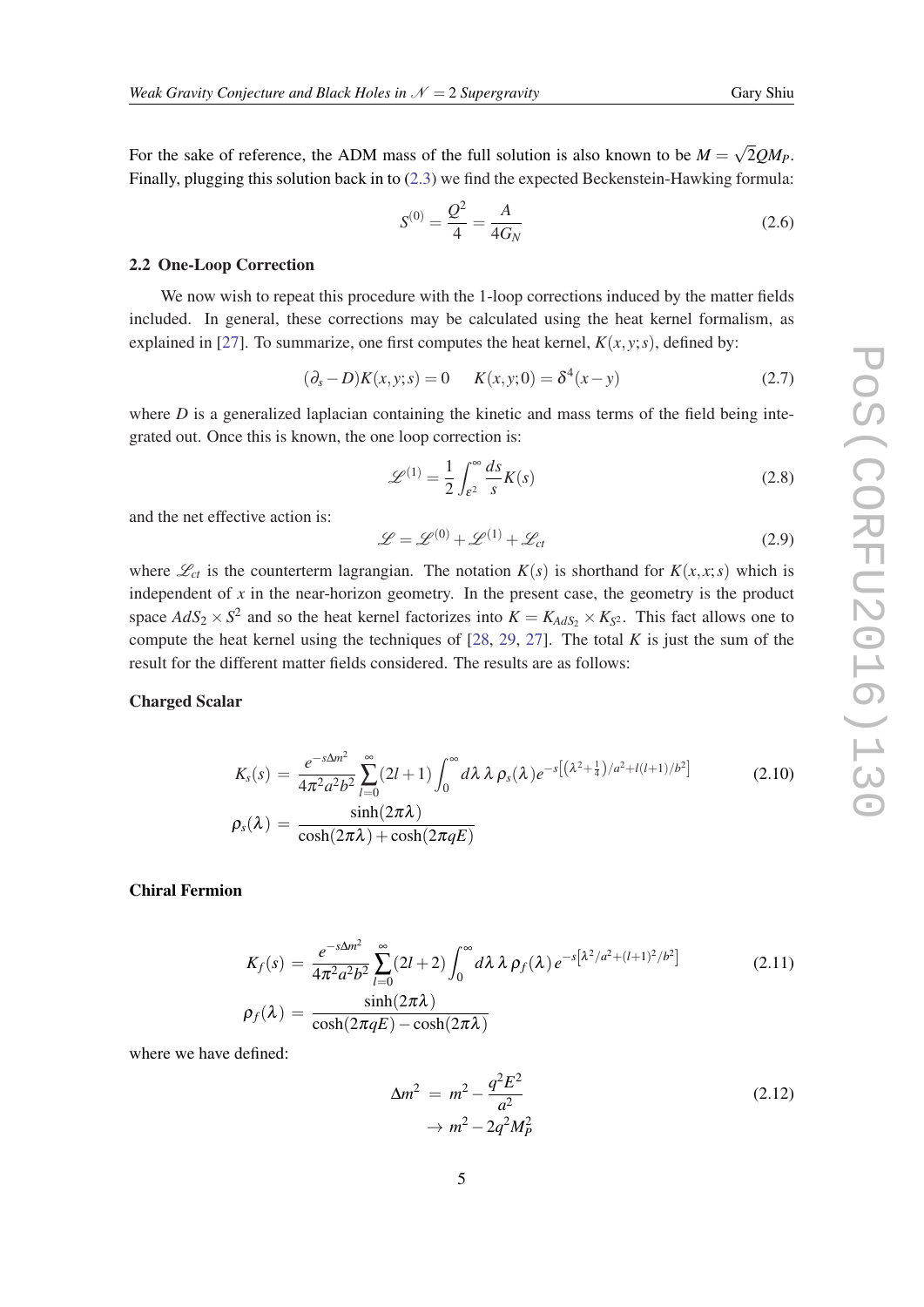<span id="page-6-0"></span>and the arrow above indicates the classical value.

There are two crucial features of the density of states presented here. The first is that the fermionic spectral density has a pole at  $\lambda = qE$ , corresponding to a physical energy of  $\lambda/a =$ Energy  $\leq \sqrt{2qM_P}$ . Note that this is precisely the magnetic WGC cutoff. In order to avoid a physically divergent one loop correction one must impose a UV cutoff on the  $\lambda$  integral, in addition to the cutoff on the *s* integral<sup>5</sup>. By working perturbatively in  $qE$  one may temporarily ignore this cutoff, though an expansion in *qE* should at best be interpreted as an asymptotic series.

The second important feature is that for large  $qE$ , the spectral density of modes with  $\lambda \leq qE$ are suppressed by *e* <sup>−</sup>2π*qE* relative to flat space. Thus, if the cutoff is kept below the WGC scale then the entire correction will be highly suppressed. However, the counterterms, which are designed to cancel flat space divergences, are unsuppressed. Thus, the counterterms will no longer cancel the leading terms in the one loop corrections. As a result, the corrections will be large, though not divergent since the cutoff is intrinsically constrained by the scale of extremal particles<sup>6</sup>. This effect may be dubbed 'un-renormalization' since the background undoes the one-loop correction, though the counterterms are still present.

Now, in order to evaluate ([2.8](#page-5-0)), much care is needed in performing the appropriate expansion of the heat kernels. In general we want to require  $E \gg 1$  so that the black hole is very large relative to the Planck scale and quantum gravity effects can be neglected. Under this assumption, two different regimes can be distinguished: *large* black holes  $qE \gg 1$  and *intermediate* black holes  $qE \ll 1$ , where *E* is classicaly related to the size via  $E = \sqrt{2aM_p}$ . The physical interpretation of the two regimes are as follows: *intermediate* black holes are those whose curvature scale (the inverse radius) lies above the WGC cutoff  $\Lambda_{WGC} = qM_p$ , that is:  $qM_p \ll 1/a \ll M_p$ . Likewise, *large* black holes are those whose curvature is smaller even than the WGC scale. Note furthermore that for intermediate black holes, extremal particles are effectively massless relative to the curvature scale, even though the black holes may be very large.



Figure 1: Spectral densities for charged scalars in intermediate (a) and large (b) black holes.

For intermediate black holes, the particles mass is negligible relative to the curvatures scale and so one may expand the spectral density in a manner similar to what was used for massless neutral particles [[27,](#page-15-0) [1](#page-13-0)], treating the curvature as an IR cutoff. This expansion, described further

 $5$ One may also consider the possibility of interpreting the pole as an IR cutoff, though, in this case, we would find unacceptably large corrections once the standard counterterms are added to the action.

 $^{6}$ Le., we are assuming that a suitable regularization procedure imposes  $λ/a ≤ √2qMp$  and  $ε^{-1} ≤ √2qMp$ .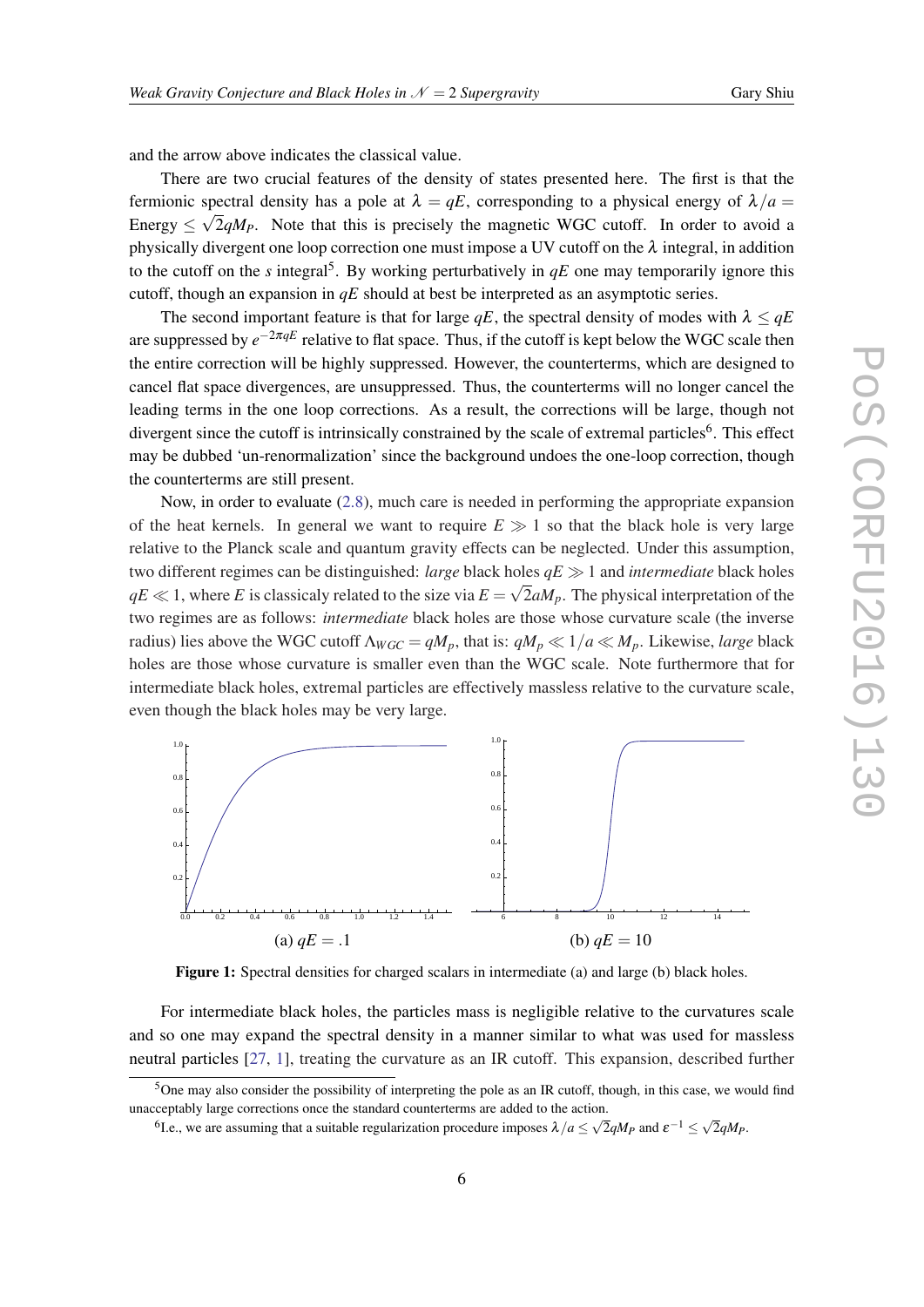<span id="page-7-0"></span>in [\[1](#page-13-0)], leads to a series in terms of *qE* which is formally divergent but nevertheless useful as an asymptotic series. On the other hand, this expansion certainly fails to be useful for large black holes. For scalars, one may nevertheless proceed by approximating the spectral density as a step function plus corrections (see Figure [1](#page-6-0)). Note that this is similar to what we do for *fermionic* systems with chemical potential  $\mu = 2qE/a$  and  $T = 1/2\pi a$ . In contrast, for the fermionic spectrum we encounter something similar to a *bosonic* spectral density. However, an important distinction is that the pole in the usual bosonic spectral density is at negative energy and hence unphysical unless the chemical potential is zero, in which case the pole corresponds to Bose-Einstein condensation (BEC). Here, given the *positive* chemical potential, the pole occurs at the UV energy scale  $\sqrt{2}qM_p$ . We thus find something akin to BEC unless the WGC cutoff is imposed.

## 2.3 Intermediate Black Holes

We now turn to intermediate black holes, which admit an expansion in large *Q* (or equivalently large *a*) and in small *qQ*. In this limit, the entropy to leading order in 1/*Q* and *qQ* for bosons and fermions are [[1\]](#page-13-0):

$$
S_s \approx \mathcal{E}(Q; E_0, a_0, b_0) = \frac{Q^2}{4} + \left(\frac{m^4 Q^4}{(8\pi)^4 M_P^4} + \frac{q^2 Q^2}{192\pi^2}\right) \ln\left(\frac{\Delta m^2}{m^2}\right) + \text{corrections}
$$
 (2.13)

$$
S_f \approx \mathcal{E}(Q; E_0, a_0, b_0) = \frac{Q^2}{4} - \left(\frac{m^4 Q^4}{(8\pi)^4 M_P^4} - \frac{q^2 Q^2}{96\pi^2}\right) \ln\left(\frac{\Delta m^2}{m^2}\right) + \text{corrections}
$$
 (2.14)

The term of order  $Q^4$  may be thought of as a residual effect of cosmological constant renormalization. One can check that it begins to compete with the classical term only when  $m \geq M_P/qQ \gg M_P$ . This correction may be tamed by considering supersymmetric multiplets. For example, if we consider an  $\mathcal{N} = 1$  multiplet, then the  $Q^4$  term cancels between the boson and fermion. However, the correction of order  $q^2Q^2\ln(\Delta m/m)$  still arises in the intermediate black hole regime. In the extremal limit,  $\Delta m \rightarrow 0$  and the correction is enhanced. In this case, the form of the result is modified via ln( $\Delta m/m$ )  $\rightarrow$  −ln(*ma*) as explained in [\[1\]](#page-13-0). The net modification to the entropy in the  $\mathcal{N} = 1$ case is therefore:

$$
S_{\mathcal{N}=1} = \frac{Q^2}{4} - \left(\frac{q^2 Q^2}{64\pi^2} + \frac{1}{24}\right) \ln(q^2 Q^2)
$$
 (2.15)

In the regime of intermediate black holes the logarithmic correction of order  $(qQ)^2 \ln(qQ)$  is always small relative to the classical term.

#### 2.4 Large Black Holes

Let us now ask what happens in the regime of large black holes. We can at least make progress in the scalar sector by treating the spectral density as a step-function with corrections. The derivative of this step function is approximately gaussian, so we can reduce the  $\lambda$  integral to an approximately gaussian form after integration by parts. Concretely:

$$
\int_0^\infty d\lambda \,\lambda \rho_s(\lambda) e^{-s\lambda^2/a^2} = \frac{a^2}{2s} \int_0^\infty d\lambda \,\lambda \rho_s'(\lambda) e^{-s\lambda^2/a^2}
$$
\n
$$
= \int_0^\infty e^{\ln \rho_s'(qE) + (\lambda - qE)(\ln \rho_s')' + \frac{(\lambda - qE)^2}{2}(\ln \rho_s'')'' + \dots - s\lambda^2/a^2}
$$
\n(2.16)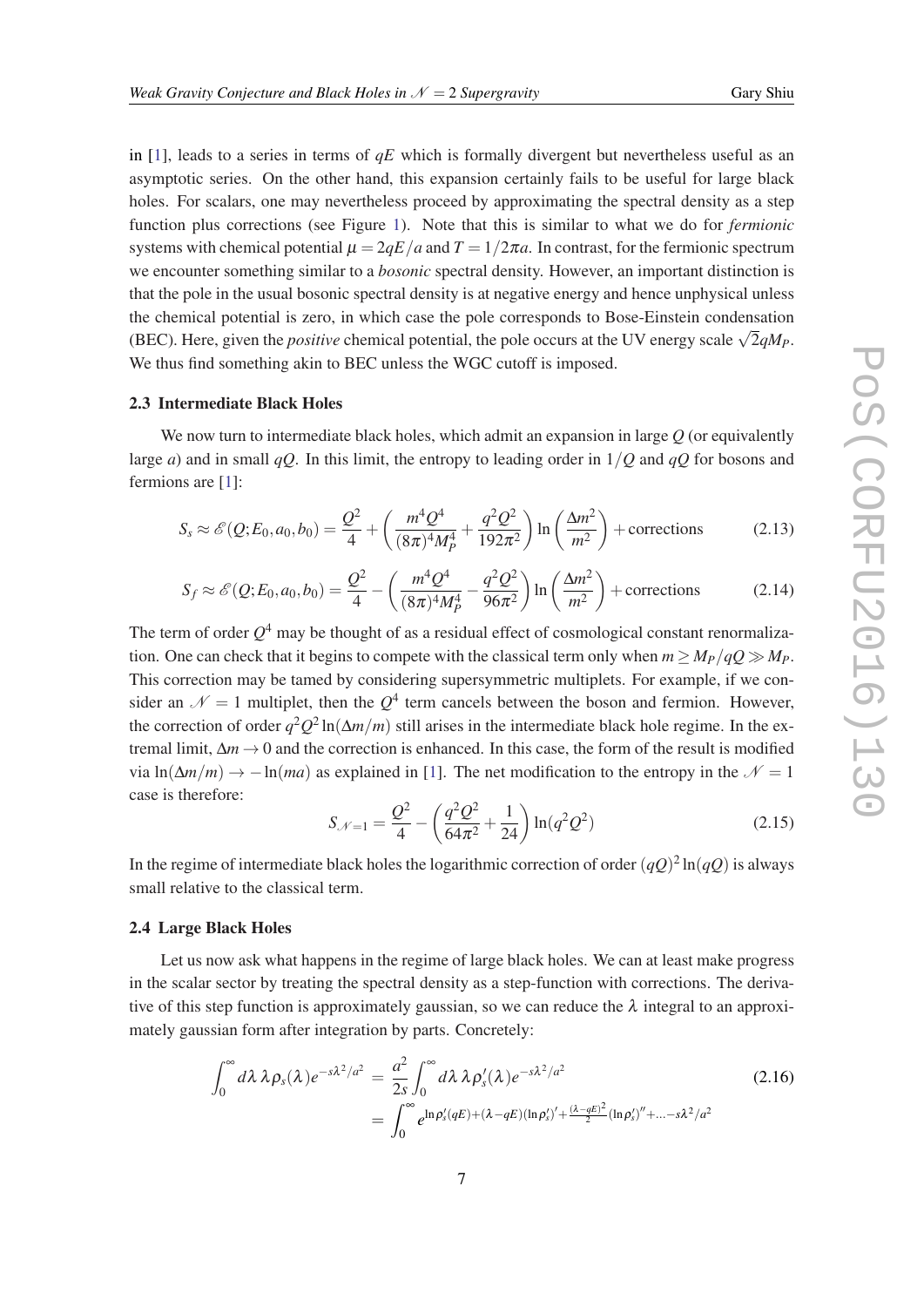<span id="page-8-0"></span>One can check that if we expand around  $\lambda = qE$  then all the odd terms in the expansion of  $\ln \rho_s'$  are suppressed by factors of  $e^{-2πqE}$  and may therefore be neglected. Working to quadratic order one gets: √

$$
\int_0^{\infty} d\lambda \, \lambda \rho_s(\lambda) e^{-s\lambda^2/a^2} = \frac{\sqrt{\pi a^2}}{4s\sqrt{1 + \frac{s}{\pi^2 a^2}}} e^{-\frac{q^2 E^2 \pi^2 s}{s + \pi^2 a^2}}
$$
(2.17)

If we now plug this back in to the full expression for the heat kernel  $(2.10)$  $(2.10)$  we find that the exponential suppression goes like:

$$
K_s \sim e^{-s\Delta m^2 - \frac{q^2 E^2 \pi^2 s}{s + \pi^2 a^2}} \sim e^{-s m^2 + \mathcal{O}(s^2)}
$$
\n(2.18)

Miraculously, the *s* integral is suppressed precisely at  $s \sim m^{-2}$  even though the effective mass  $\Delta m^2$ may be zero. Apparently, the density of states behaves just so as to compensate for the electric repulsion and this effect kicks in right at the transition between intermediate and large black holes. This would seem to imply that for scalars there are no large corrections coming form loops and that renormalization is working just as in flat space.

However, in the fermionic sector there is no way to proceed without imposing the UV cutoff Energy  $\leq \sqrt{2q}M_P$  to avoid the 'Bose-Einstein-like' pole in the density of states. We may think of this as effectively imposing a cutoff on the Schwinger parameter, i.e.,  $\varepsilon^{-1} \le \sqrt{2} q M_P$  due to the factor *e*<sup>-*sλ*<sup>2</sup>/*a*<sup>2</sup>. This cutoff must apply in flat space as well in order to have a consistent description.</sup> However, once we impose this cutoff, then we conclude that the one-loop corrections are uniformly suppressed by  $e^{-2\pi qE}$  relative to their flat space counterparts due to the spectral density [\(2.10\)](#page-5-0), ([2.11](#page-5-0)). However, the counterterms, which are designed to cancel the dominant (in  $\varepsilon^{-1}$ ) corrections, are unsuppressed. Thus, the loop corrections are effectively negligible relative to the counterterms, leaving the counterterms to be un-cancelled.

This conclusion is somewhat perplexing since we would not expect sizable corrections coming from massive particles. In particular, we never see such corrections coming form microstate counting. On the other hand, there are no microscopic results for  $\mathcal{N} = 0,1$  black holes to begin with. This motivates us to repeat the calculation for  $\mathcal{N} = 2$  black holes, for which some microscopic results are known. Before doing so, it is useful to briefly discuss dyonic black holes, which are relevant for understanding  $N = 2$  black holes in string theory which have macroscopic entropy.

#### 2.5 Multiple *U*(1)'s and Dyonic Black Holes

It is not difficult to extend the results above to theories with multiple  $U(1)$ 's and dyonic black holes with dyonic elementary charges. Since we are ultimately interested in theories with  $\mathcal{N} = 2$ supersymmetry, we are particularly interested in BPS dyons in extremal black hole backgrounds. The probe dyon may be described by electric and magnetic charges  $\vec{\gamma} \equiv (m^i, n_i)$  where the *i* indexes the  $U(1)$  gauge field in a basis where the kinetic terms are canonical,  $n_i$  is the quantized electric charge, and  $m^i$  is the magnetic charge. Similarly, the background black hole may be described by  $\vec{\Gamma} \equiv (M^i, N_i).^7$ 

<sup>&</sup>lt;sup>7</sup>Even without referring to string theory constructions, considering dyonic black holes and multiple  $U(1)$ 's is important since, when  $\vec{\Gamma}$  is a non-primitive vector (i.e.  $\vec{\Gamma} = k \vec{\xi}$ , for some integer vector  $\vec{\xi}$  and  $k > 1$ ), the black hole is marginally unstable against decay into *k* extremal black holes of charge  $\vec{\xi}$ . We want to avoid this possibility by considering exactly stable primitively charged black holes, which carry necessarily multiple (possibly dyonic) charges.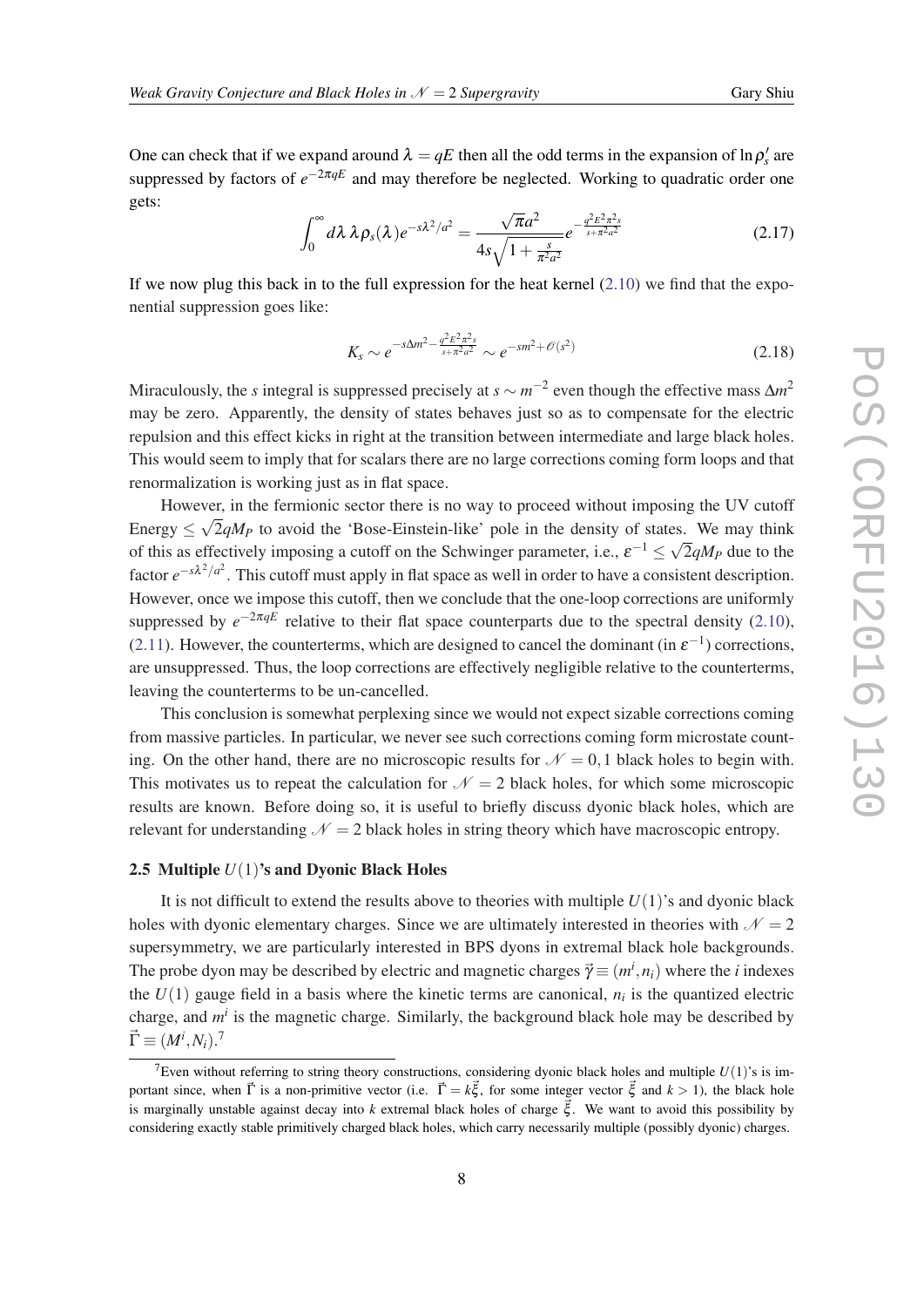<span id="page-9-0"></span>In this setup, the result for dyons may be obtained by modifying equations  $(2.10)$  $(2.10)$  and  $(2.11)$  $(2.11)$ as follows. First, as shown in [[21\]](#page-14-0), the angular momentum quantum number *l* gets replaced by  $l + \frac{1}{2}$  $\frac{1}{2}|\langle \vec{\gamma}, \vec{\Gamma} \rangle|$ , where  $\langle \vec{\gamma}, \vec{\Gamma} \rangle$  is the 'symplectic inner product', defined by:

$$
\langle \vec{\gamma}, \vec{\Gamma} \rangle \equiv \sum_{i} \left( n_i M^i - m^i N_i \right) \tag{2.19}
$$

For later reference, we may also extend the hodge star operation to the quantized charges via  $\star \vec{\gamma} \equiv (q_i^2 n_i, -(2\pi/q_i)^2 m^i)$ , which gives us a natural inner product,  $||\vec{\gamma}||^2 \equiv \langle \star \vec{\gamma}, \vec{\gamma} \rangle$  such that  $m_{BPS} = \langle \star \vec{\gamma}, \star \rangle$  $\sqrt{2}M_P||\gamma||$ .

Secondly, everywhere we write *qE* in [\(2.10](#page-5-0)) and ([2.11\)](#page-5-0), we must replace:

$$
qE \to \sum_{i} q_i n_i E^i + 2\pi m^i B_i / q_i \tag{2.20}
$$

Finally, the effective mass is  $\Delta m^2 = m^2 - (q_i n_i E^i + 2\pi m^i B_i / q_i)^2 / a^2$ . However, this simplifies if we consider only BPS probes in on-shell backgrounds. In this case, an easy calculation shows,  $m = m_{BPS}(\vec{\gamma})$  and  $a = ||\vec{\Gamma}||/(\sqrt{2} \times 16\pi^2 M_P)$ . Putting all this together we find

$$
a^2 \Delta m^2 = \frac{1}{16\pi^2} \left( \langle \vec{\gamma}, \star \vec{\gamma} \rangle \langle \vec{\Gamma}, \star \vec{\Gamma} \rangle - \langle \vec{\gamma}, \star \vec{\Gamma} \rangle^2 \right)
$$
 (2.21)

Thus, the effective mass is just determined by the symplectic inner product. For a single  $U(1)$  this reduces to  $a\Delta m = \frac{1}{2}$  $\frac{1}{2}|\langle \vec{\gamma}, \vec{\Gamma} \rangle|$  (no '\*' here) reflecting the fact that mixed electric and magnetic fields carry angular momentum energy proportional to  $\langle \vec{\gamma}, \vec{\Gamma} \rangle$ . Also, note that the RHS is always positive and is minimized when  $\vec{\gamma}$  and  $\vec{\Gamma}$  are parallel, in which case  $\Delta m = 0$ .

Finally, observe that even if the charge vectors  $\vec{\gamma}$  and  $\vec{\Gamma}$  are relatively prime and  $||\vec{\Gamma}|| \gg 1$ , the symplectic inner product can still be of order 1 if the two vectors are only slightly misaligned. In this case, we can arrange for  $\Delta m^2 \sim \frac{1}{a^2}$  $\frac{1}{a^2}$ , in which case logarithmic corrections such as those in ([2.15](#page-7-0)) for intermediate black holes, and the problems with the fermionic density of states, will still have to be addressed.

# 3. Loop Corrections in theories with  $N = 2$  supersymmetry

We now turn to the problem of integrating out a hypermultiplet,  $\Phi$ , in 3+1d  $\mathcal{N} = 2$  SUGRA by combining the results of  $[22]$  $[22]$  and  $[1]^8$  $[1]^8$  $[1]^8$ . We first consider the case of electric monopole charges, though the result may easily be extended to the multi- $U(1)$  dyonic case following the prescriptions of Section [2.5](#page-8-0).

The main difficulty of working in  $\mathcal{N} = 2$  SUGRA rather than in Einstein-Maxwell is that there are many new interactions to consider. These induce mixing of the kinetic terms of various fields which can be quite complicated. However, we know that the physical excitations must organize themselves into reps of the supersymmetry (SUSY) algebra. Fortunately, the authors of [\[22](#page-14-0)] have worked out these reps in generality for various SUSY multiplets. The result may be stated in terms of reps of the isometry group of  $AdS_2 \times S^2$ , which is  $SL(2) \times SU(2)$ . We may parameterize these reps by a pair of integers,  $(h, j)$ , where h is the conformal weight and j is the usual angular

<sup>&</sup>lt;sup>8</sup>The  $\mathcal{N} = 4$  case is not so interesting since the loop corrections vanish.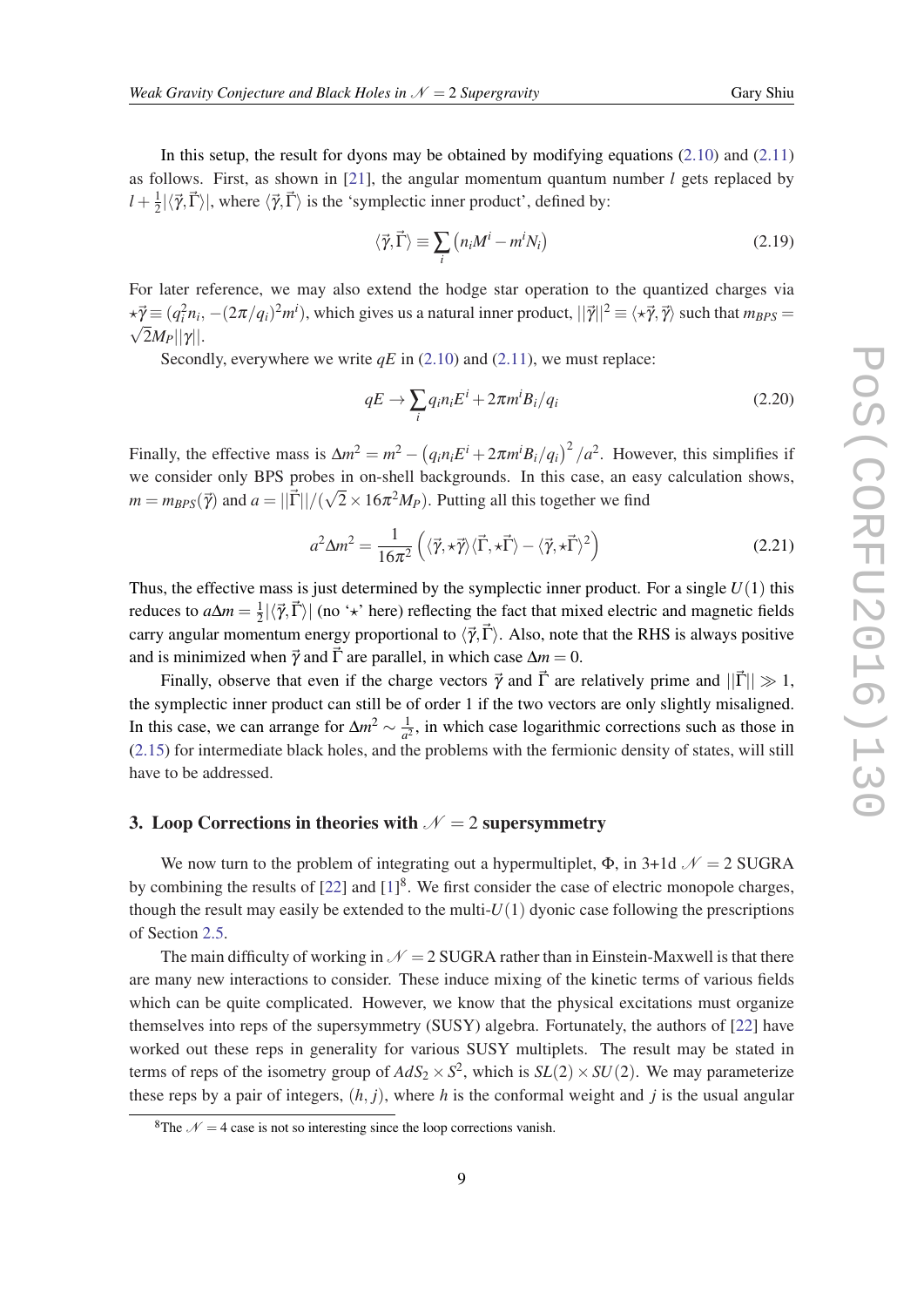<span id="page-10-0"></span>momentum quantum number for  $SU(2)$  with degeneracy  $2j+1$ . For each conformal weight, *h*, the laplacian contributes a term to the action equivalent to an effective mass of  $(am_{eff})^2 = h(h-1)$ and  $(am_{eff})^2 = h(h-1) + 1/4$  for bosons and fermions respectively<sup>9</sup>. We may now just use our previous results for this mass. In terms of the  $SL(2) \times SU(2)$  reps, the degeneracies for the hypermultiplet, Φ, (including all kinetic mixing effects!) are given by:

Hypermultiplet: 
$$
2[(k+\frac{1}{2},k+\frac{1}{2}), 2(k+1,k), (k+\frac{3}{2},k-\frac{1}{2})]
$$
(3.1)

where  $k = 0, 1, 2, \ldots$ . Notice that for the scalar component, the spectrum is exactly what we had without mixing; we just need to multiply our previous result by 2 to go form a chiral multiplet to a hypermultiplet. This makes sense because the scalar has no extra indices to couple to the graviphoton field. The result for the scalars is thus identical to what we wrote down in equation ([2.10](#page-5-0)).

On the other hand, the fermion partition function receives modifications. We see that we have two series give contributions to the mass like  $(a\delta m)^2 = h(h-1) + 1/4 = k^2$  and multiplicity  $2j+1 = 2k+2$  and also two series with mass  $(a\delta m)^2 = (k+1)^2$  and multiplicity 2k. This leads to the following heat kernel for a (Dirac) fermion.

$$
K_f^{tot} = \frac{1}{2\pi a^2} K_A \times \sum_{k=0}^{\infty} \left( e^{-sk^2/a^2} (2k+2) + e^{-s(k+1)^2/a^2} 2k \right)
$$
  
= 
$$
\frac{1}{\pi a^2} K_A \times \left( \sum_{k=0}^{\infty} e^{-s(k+1)^2} (2k+2) + 1 \right)
$$
 (3.2)

where

$$
K_A^f = \frac{e^{-s\Delta m^2}}{2\pi a^2} \int_0^\infty d\lambda \lambda \rho_f(\lambda) e^{-s\lambda^2/a^2}
$$
 (3.3)

and  $\rho_f(\lambda)$  takes the same form as before, eq. ([2.11\)](#page-5-0). The extra '+1' in the second line of (3.2) represents the net effect of kinetic mixing while the discrete sum is due to the *KK* reduction on *S* 2 and was present previously.

It is straightforward to calculate the effect of this extra term in the regime of intermediate black holes where  $qE \ll 1$ . For extremal particles we find a net change in the heat kernel of:

$$
\Delta K = \frac{1}{2\pi^2 a^4} \int_0^\infty d\lambda \lambda \rho_f e^{-s\lambda^2/a^2} = \frac{1}{2\pi^2 a^4} \left( \frac{a^2}{2s} - \left( \frac{1}{24} + \frac{(qE)^2}{2} \right) \right) + \dots
$$
 (3.4)

Taking this into account and combining with previous results, the net entropy for intermediate black holes turns out to be:

$$
S_{\mathcal{N}=2} = \frac{Q^2}{4} + \left(\frac{(qQ)^2}{16\pi^2} + \frac{1}{6}\right) \ln(qQ) \tag{3.5}
$$

We remark that the net effect of the interaction is just to flip the sign of the logarithmic correction. This is identical to what was reported in [\[22](#page-14-0)] for neutral particles.

For large black holes we still run in to the same issue with the spectral density of the fermions.

<sup>&</sup>lt;sup>9</sup>In higher dimensions we would normally identify  $(am)^2 = h(h-1)$  and  $(am)^2 = h(h-1) + 1/4$  for bosons/fermions. However,  $AdS_2$  is somewhat special in this regard.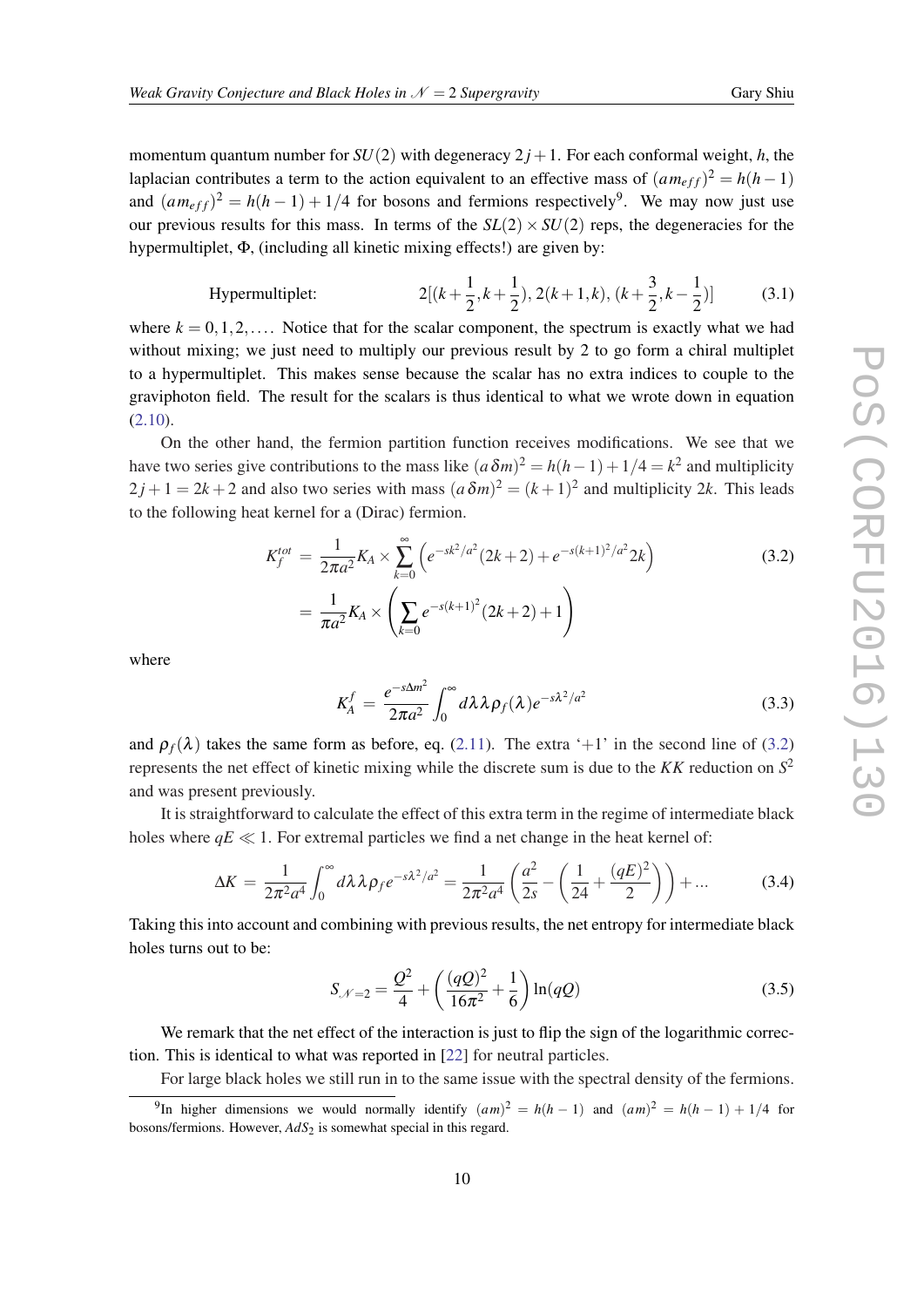## <span id="page-11-0"></span>3.1 Backgrounds in  $\mathcal{N}=2$  supergravity

We are now ready to connect the results above to black holes in an  $\mathcal{N} = 2$  supergravity background defined by a prepotential,  $F(X^I)$ . Following the conventions of [\[24](#page-14-0)], we first define  $F_I$  and the matrix  $\mathcal{N}_I$  via:

$$
F_I \equiv \frac{\partial F}{\partial X^I} \equiv \mathcal{N}_{IJ} X^J \tag{3.6}
$$

From this we may define a symplectic charge vector,  $\Omega \equiv (X^I, F_I)$  and also the Kahler potential:

$$
\mathcal{K} = -\ln K(X,\overline{X}), \qquad K(X,\overline{X}) = i\left(\overline{X}^I F_I - X^I \overline{F}_I\right) = -i\langle\Omega,\overline{\Omega}\rangle \tag{3.7}
$$

The Einstein-Maxwell piece of the  $N = 2$  lagrangian may then be written as:

$$
\mathcal{L}_{EM+GR} = \sqrt{g} \left( \frac{M_P^2}{2} \mathcal{R} + \text{Im} \left( \overline{\mathcal{N}}_{IJ} \mathcal{F}^{I_-} \wedge \star \mathcal{F}^{J_-} \right) \right)
$$
(3.8)

where  $\mathscr{F}^{I_{\pm}}$  are the (anti-) self-dual field strengths:

$$
\mathcal{F}^{I_{\pm}} = \frac{1}{2} \left( \mathcal{F}^{I} \pm i \star \mathcal{F}^{I} \right)
$$
 (3.9)

The usual extremal Reissner-Nordstrom geometry may be constructed as a consistent solution of the full  $\mathcal{N} = 2$  supergravity. The solution is again defined by a set of electric and magnetic charges, encoded in the vector  $\vec{\Gamma} = (M^I, N_I)$ . Now, however, due to the change in conventions<sup>10</sup>, the quantized charges are determined by:

$$
N_I = \frac{1}{4\pi} \int_{S^2} \mathcal{G}_{I-}
$$
  

$$
M^I = \frac{1}{4\pi} \int_{S^2} \mathcal{F}^{I-}
$$
 (3.10)

where  $\mathscr{G}_I = \overline{\mathscr{N}}_{II} \mathscr{F}^{J_-}$  is the dual field strength.

The moduli at the horizon of an extremal black hole are determined by a set of attractor equations.

$$
N_I - \overline{\mathcal{N}}_{IJ} M^J = -2\overline{Z} e^{\mathcal{K}/2} \text{Im} \mathcal{N}_{IJ} X^J \tag{3.11}
$$

These are  $n_V + 1$  complex equations<sup>11</sup> for the same number of unknowns. After solving the attractor equations we may determine the field strength using:

$$
\mathscr{F}^{I-} = \frac{1}{2} \left( M^I - i(\text{Im}\mathcal{N})^{II} \left( N_J - (\text{Re}\mathcal{N})_{JK} M^K \right) \right) \left( \sin \theta d\theta \wedge d\phi - \frac{i}{|Z|^2} dt \wedge dr \right) \tag{3.12}
$$

Now, write the field strength (3.12) in the form:

$$
\mathcal{F}^{I} = (....)dt \wedge dr + B^{I} \sin \theta d\theta \wedge d\phi
$$
\n
$$
\mathcal{G}_{I} = (....)dt \wedge dr + E_{I} \sin \theta d\theta \wedge d\phi
$$
\n(3.13)

<sup>10</sup>The kinetic term of the gauge field is no longer canonical.

<sup>&</sup>lt;sup>11</sup>Here,  $n_V$  is the number of vector multiplets, excluding the graviphoton.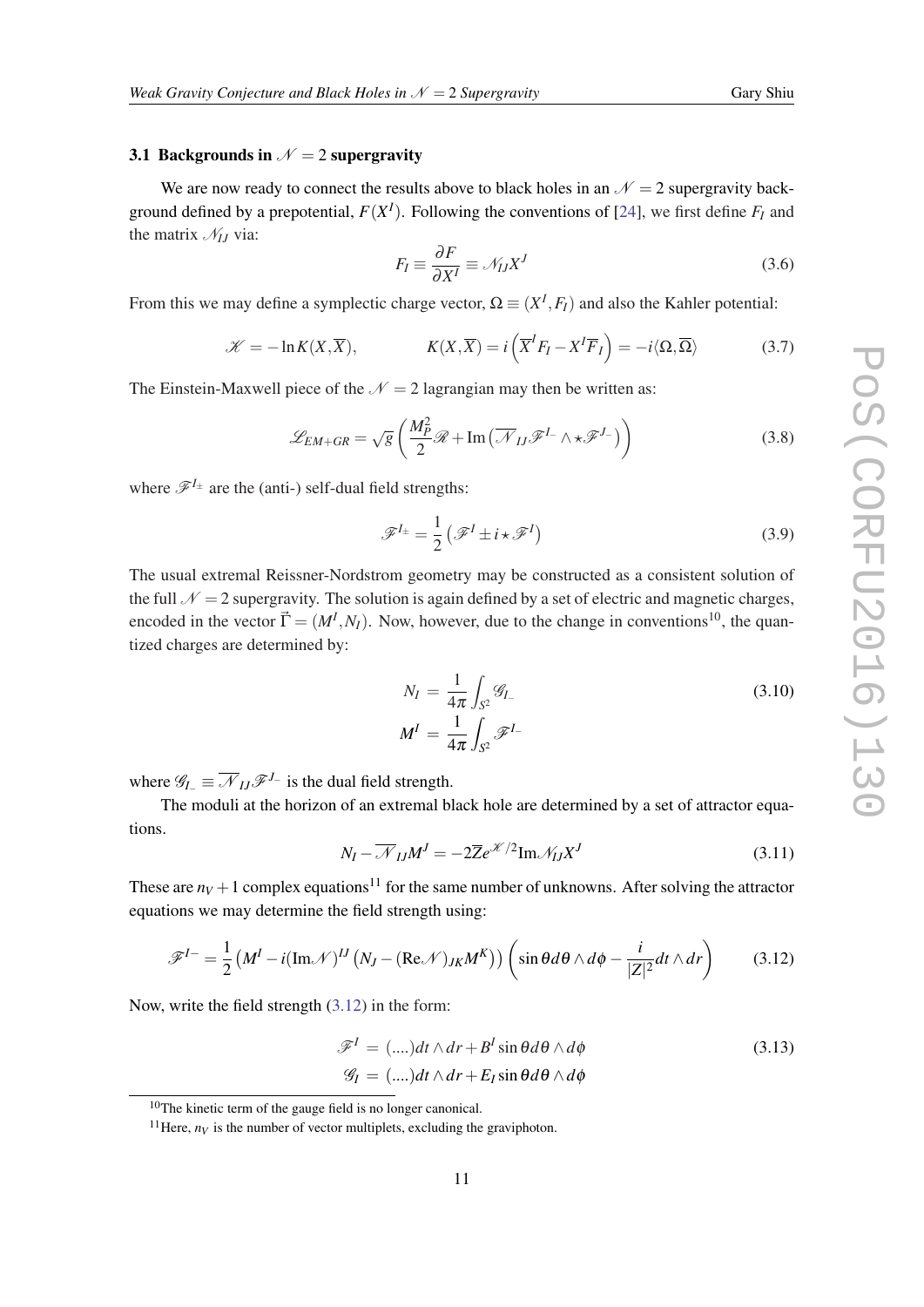<span id="page-12-0"></span>where the factors  $(...)$  are implicitly determined by  $\overline{\mathcal{N}}_{II}$  but will not be needed. From the perspective of a probe particle we just have an extremal dyonic black hole with a net effective electric and magnetic charge. We may therefore use the results from Section ([2.5](#page-8-0)) and immediately write down the result once we properly translate conventions. Since we are now working with gauge couplings contained in the  $U(1)$  kinetic term, rather than equation [\(2.20](#page-9-0)) we must write:

$$
qE \to E_{eff} + B_{eff} \tag{3.14}
$$

where the effective electric and magnetic field seen by the probe are  $(E_{eff}, B_{eff}) = (n_I E^I, m^I B_I)$ . The effective mass is somewhat more complicated since it depends on the solutions of the attractor equations. However, we may write the result as:

$$
a^2 \Delta m^2 = \frac{1}{8\pi} |Z_* (\vec{\Gamma})|^2 |Z(\vec{\gamma})|^2 - (E_{eff} + B_{eff})^2
$$
\n(3.15)

where the central charge, *Z*, is  $Z(\vec{\gamma}) = e^{\mathcal{K}/2} \langle \Omega, \vec{\gamma} \rangle$ . The '\*' in  $Z_*(\vec{\Gamma})$  indicates that is evaluated at the solution to the attractor equations [\(3.11](#page-11-0)) whereas  $Z(\vec{\gamma})$  is evaluated at infinity. In the simplest case where  $\mathcal{N}_{IJ}$  is constant equation (3.15) just reduces to [\(2.21](#page-9-0)).

As in section [2.5](#page-8-0), one can consider a macroscopic extremal black hole with primitive charge vector  $\vec{\Gamma}$  (and hence safely bound), and integrate out an extremal state whose charge vector  $\vec{\gamma}$  is almost aligned with  $\vec{\Gamma}$  so that  $\Delta m^2 \sim 1/a^2$ . The results of this section show that then the con-siderations of [\[1\]](#page-13-0) apply to  $\mathcal{N} = 2$  supergravity theories: intermediate black holes are subject to corrections of the form ([3.5](#page-10-0)), while the fermionic spectral density for larger black holes indicates the necessity of imposing the WGC cutoff.

## 4. Interpretation

We have seen that integrating out charged matter can have a significant impact on the background metric, even in the context of  $\mathcal{N} = 2$  supersymmetry, and *even* when the background and probe brane have relatively prime charges. At first this is a somewhat surprising and so it is natural to inquire further as to the interpretation of this result.

At this point, the story diverges based upon how we view the effective field theory we started with. From the perspective of exploring the realm of possible theories it is natural to simply stipulate that the Einstein-Maxwell+Matter theory we wrote down is valid up to some arbitrarily high scale,  $\varepsilon^{-1}$ . Within this framework, the fermionic spectral density diverges at the WGC cutoff, but one may nevertheless try and interpret the loop correction as an asymptotic series when  $qE \ll 1$ . In this case, ([2.15\)](#page-7-0) follows as a prediction of the entropy function formalism for intermediate black holes. For large *qE*, the result will depend on the details of how one regulates the fermionic spectral density, but it seems difficult to avoid large corrections in this regime.

On the other hand, if one is working specifically within string theory, we must first ask how one is to interpret extremal particles within low energy field theory to begin with. In fact, in the context of Type IIB compactified on a Calabi-Yau one can argue that we *should not* integrate out the BPS charges associated to RR *U*(1)'s, i.e. wrapped D-branes. This follows from the resolution of the conifold singularity presented in [[25](#page-14-0)], where it was shown that the low energy SUGRA description behaves like a 1PI action in which the D-particles are already integrated out. Importantly, the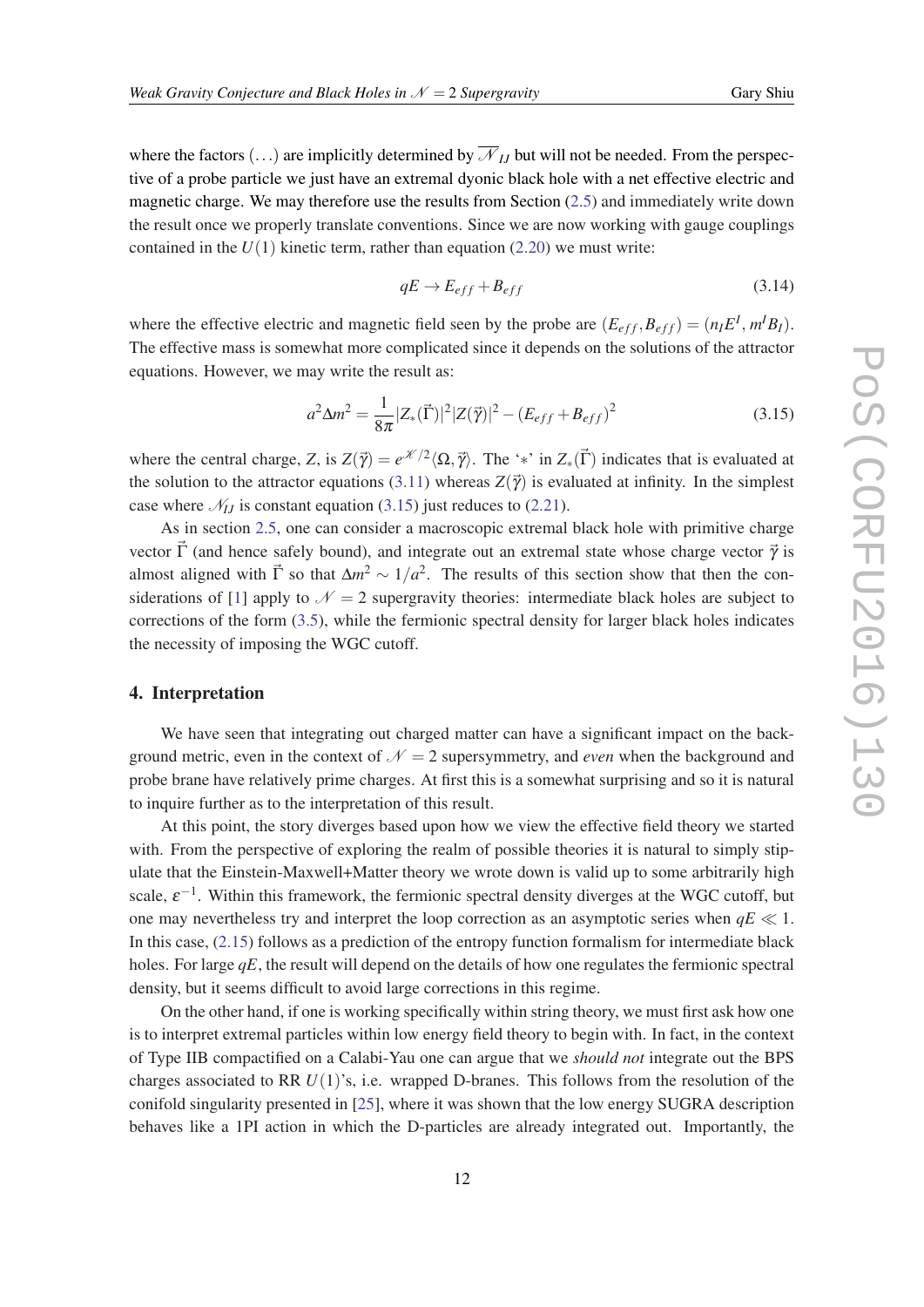<span id="page-13-0"></span>structure of Ramond-Ramond couplings allows for loops of D-particles to contribute at the same order in perturbation theory as the tree-level action. However, the argument presented in [\[25](#page-14-0)] relies somewhat on the decoupling of vector- and hyper-multiplet moduli spaces specific to  $\mathcal{N} = 2$ . It would thus be useful to understand more generally why or why not loops of BPS states should be considered.

We may also consider compactifications with non-trivial fundamental group in which case one generally finds a tower of extremal KK particles, whose loops contribute at a higher order and must therefore be considered in addition to the tree level action. This case, however, is complicated by the dilatonic mode associated with the non-trivial cycle and so the results presented here do not immediately apply unless the dilaton is stabilized at a sufficiently high scale<sup>12</sup>. It would be interesting to understand this situation further.

On a final note, the disconnect between the entanglement entropy calculation and the divergent semi-classical microcanonical entropy calculation of [2, 3] teach us that the asymptotics must not satisfy the holographic boundary conditions alluded to in [\[26](#page-14-0)]. It is interesting to note that the possible mismatch between microcanonical and entanglement entropy is well reflected in the structure of the Penrose diagram of the extremal Reissner-Nordstrom black hole. This provides a hint that certain non-equilibrium processes may be represented in some way by the Penrose diagram. We hope to return to this intriguing possibility in the future.

## Acknowledgments

This article summarizes a talk given by one of us (GS) at the "Workshop on Geometry and Physics" held at the Ringberg Castle, Germany on November 20-25, 2016, supplemented with new results developed since then. We thank Dieter Lüst for the invitation to present our work at this meeting dedicated to the memory of Ioannis Bakas. The work of G.S. is supported in part by the DOE grant DE-FG- 02-95ER40896, and the Kellett Award of the University of Wisconsin. W.C. is supported by the Graduate School and the Office of the Vice Chancellor for Research and Graduate Education at the University of Wisconsin-Madison with funding from the Wisconsin Alumni Research Foundation. P.S. acknowledges support from the DFG Transregional Collaborative Research Centre TRR 33 "The Dark Universe".

# References

- [1] W. Cottrell, G. Shiu, and P. Soler, "Weak Gravity Conjecture and Extremal Black Holes," [1611.06270](http://www.arXiv.org/abs/1611.06270).
- [2] V. A. Antonov *Vest. Leningrad Gros. Univ* 7 (1962), no. 135,.
- [3] T. Padmanabhan, "Antonov instability and gravothermal catastrophe Revisited," *Astrophysical Journal Supplement Series* 71 (Nov., 1989) 651–664.
- [4] C. Vafa, "The String landscape and the swampland," hep-th/0509212.
- [5] N. Arkani-Hamed, L. Motl, A. Nicolis, and C. Vafa, "The String landscape, black holes and gravity as the weakest force," *JHEP* 06 (2007) 060, [hep-th/0601001](http://www.arXiv.org/abs/hep-th/0601001).

<sup>&</sup>lt;sup>12</sup>Or, if we have  $\mathcal{N} = 2$  SUSY, thus reducing to the previously studied scenario.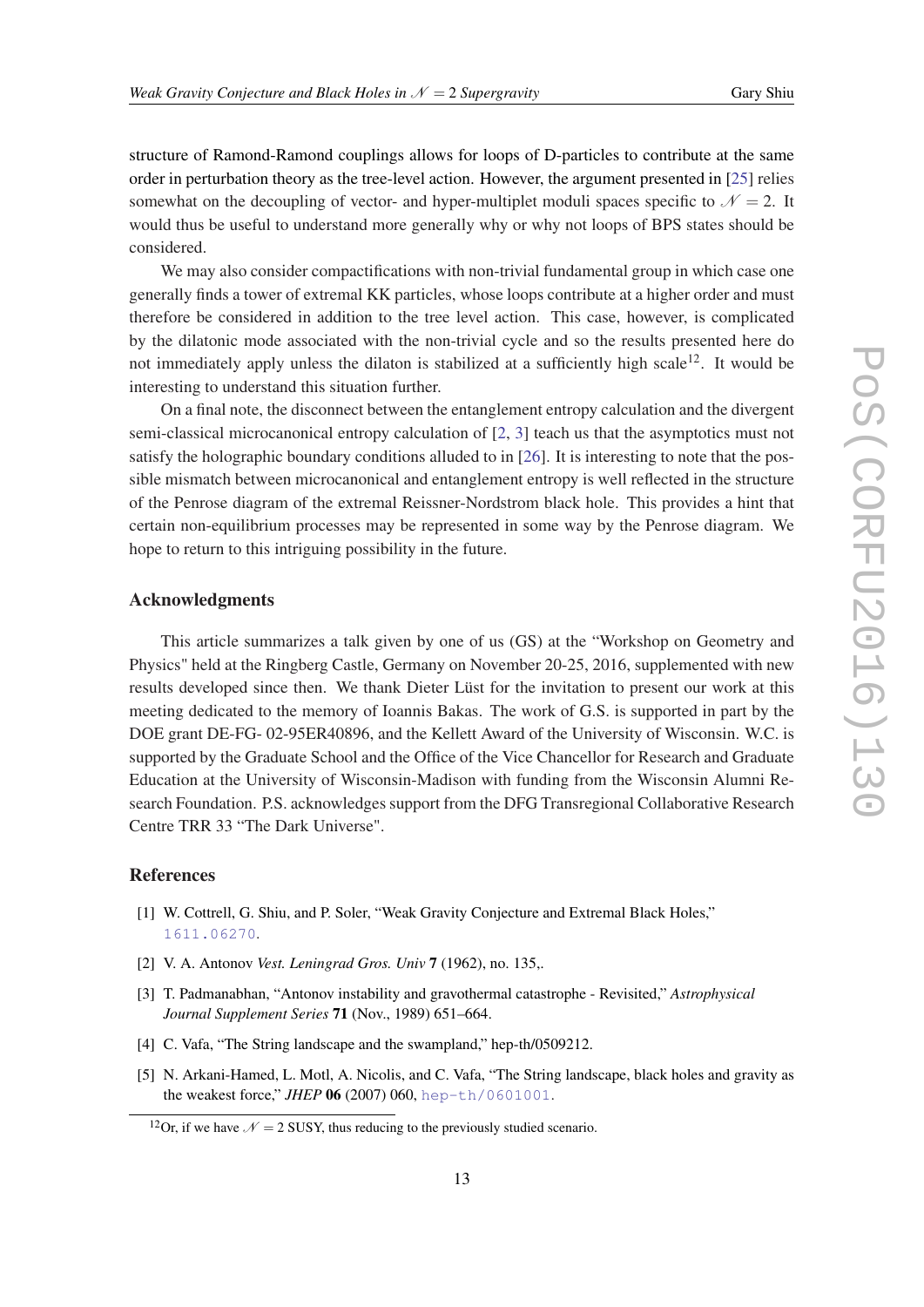- <span id="page-14-0"></span>[6] H. Ooguri and C. Vafa, "On the Geometry of the String Landscape and the Swampland," Nucl. Phys. B 766, 21 (2007) [hep-th/0605264].
- [7] M. Montero, G. Shiu and P. Soler, "The Weak Gravity Conjecture in three dimensions," JHEP 1610, 159 (2016) [arXiv:1606.08438 [hep-th]].
- [8] B. Heidenreich, M. Reece and T. Rudelius, "Evidence for a Lattice Weak Gravity Conjecture," arXiv:1606.08437 [hep-th].
- [9] H. Ooguri and C. Vafa, arXiv:1610.01533 [hep-th].
- [10] B. Freivogel and M. Kleban, "Vacua Morghulis," arXiv:1610.04564 [hep-th].
- [11] A. de la Fuente, P. Saraswat and R. Sundrum, "Natural Inflation and Quantum Gravity," Phys. Rev. Lett. 114, no. 15, 151303 (2015) [arXiv:1412.3457 [hep-th]].
- [12] T. Rudelius, "Constraints on Axion Inflation from the Weak Gravity Conjecture," JCAP 1509, no. 09, 020 (2015) [arXiv:1503.00795 [hep-th]].
- [13] M. Montero, A. M. Uranga and I. Valenzuela, "Transplanckian axions!?," JHEP 1508, 032 (2015) [arXiv:1503.03886 [hep-th]].
- [14] J. Brown, W. Cottrell, G. Shiu and P. Soler, "Fencing in the Swampland: Quantum Gravity Constraints on Large Field Inflation," JHEP 1510, 023 (2015) [arXiv:1503.04783 [hep-th]].
- [15] J. Brown, W. Cottrell, G. Shiu and P. Soler, "On Axionic Field Ranges, Loopholes and the Weak Gravity Conjecture," JHEP 1604, 017 (2016) [arXiv:1504.00659 [hep-th]].
- [16] A. Hebecker, P. Mangat, F. Rompineve and L. T. Witkowski, "Winding out of the Swamp: Evading the Weak Gravity Conjecture with F-term Winding Inflation?," Phys. Lett. B 748, 455 (2015) [arXiv:1503.07912 [hep-th]].
- [17] T. C. Bachlechner, C. Long and L. McAllister, "Planckian Axions and the Weak Gravity Conjecture," JHEP 1601, 091 (2016) [arXiv:1503.07853 [hep-th]].
- [18] D. Junghans, "Large-Field Inflation with Multiple Axions and the Weak Gravity Conjecture," JHEP 1602, 128 (2016) [arXiv:1504.03566 [hep-th]].
- [19] B. Heidenreich, M. Reece and T. Rudelius, "Weak Gravity Strongly Constrains Large-Field Axion Inflation," JHEP 1512, 108 (2015) [arXiv:1506.03447 [hep-th]].
- [20] R. Bousso, "A Covariant entropy conjecture," *JHEP* 07 (1999) 004, [hep-th/9905177](http://www.arXiv.org/abs/hep-th/9905177).
- [21] M. Greiter, "Landau level quantization on the sphere," *prb* 83 (Mar., 2011) 115129, [1101.3943](http://www.arXiv.org/abs/1101.3943).
- [22] C. Keeler, F. Larsen, and P. Lisbao, "Logarithmic Corrections to  $N \ge 2$  Black Hole Entropy," *Phys. Rev.* D90 (2014), no. 4, 043011, [1404.1379](http://www.arXiv.org/abs/1404.1379).
- [23] D. V. Vassilevich, Phys. Rept. 388, 279 (2003) doi:10.1016/j.physrep.2003.09.002 [hep-th/0306138].
- [24] B. Pioline, "Lectures on black holes, topological strings and quantum attractors," *Classical and Quantum Gravity* 23 (2006), no. 21, S981.
- [25] A. Strominger, "Massless black holes and conifolds in string theory," *Nucl. Phys.* B451 (1995) 96–108, [hep-th/9504090](http://www.arXiv.org/abs/hep-th/9504090).
- [26] A. Lewkowycz and J. Maldacena, "Generalized gravitational entropy," *JHEP* 08 (2013) 090, [1304.4926](http://www.arXiv.org/abs/1304.4926).